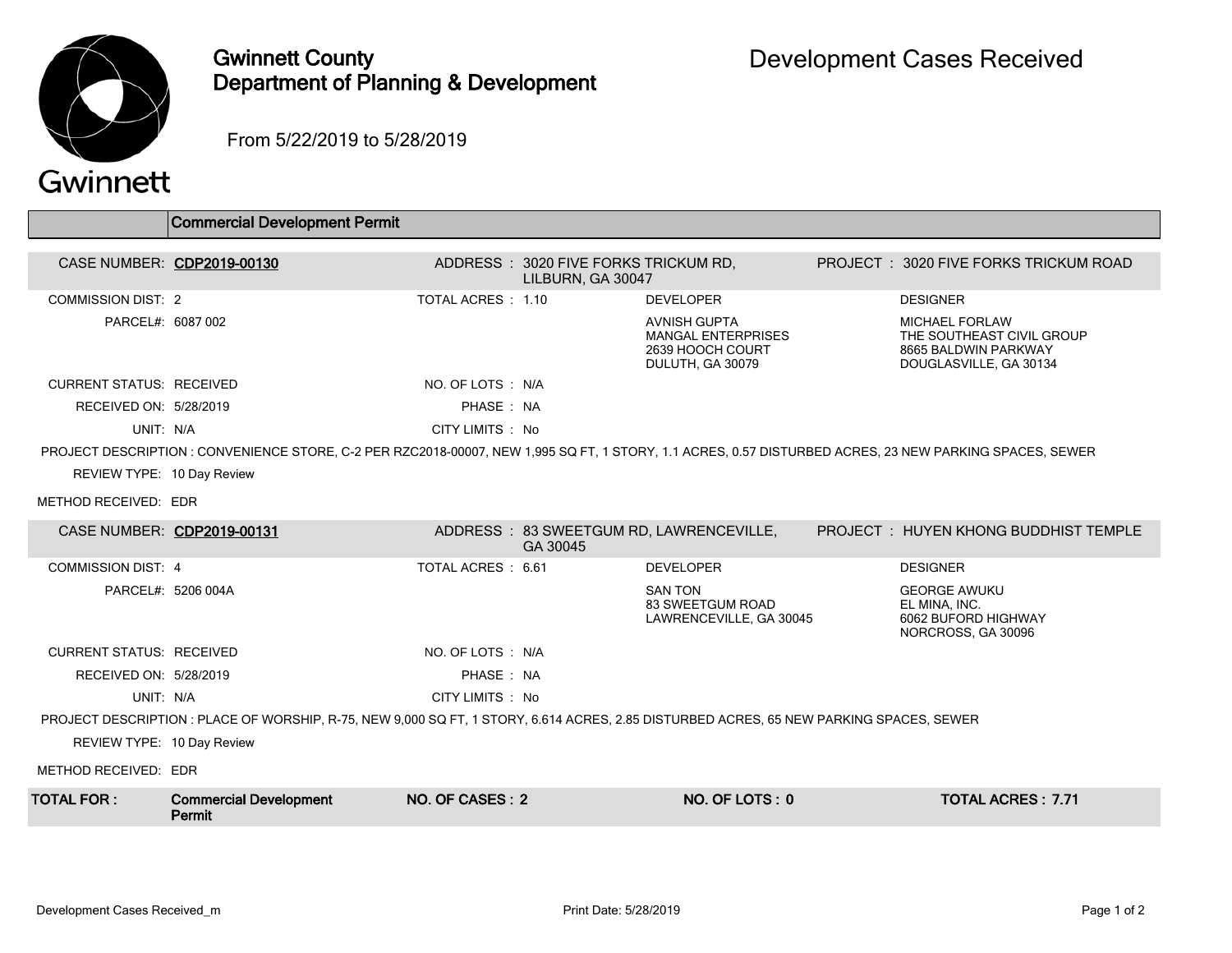|                                 | <b>Final Plat</b>                                                                                                                              |                    |                                                          |                                                                                                                        |                                                                                                              |
|---------------------------------|------------------------------------------------------------------------------------------------------------------------------------------------|--------------------|----------------------------------------------------------|------------------------------------------------------------------------------------------------------------------------|--------------------------------------------------------------------------------------------------------------|
| CASE NUMBER: FPL2019-00025      |                                                                                                                                                |                    | ADDRESS : WHEELER RD (5600 BLOCK),<br>HOSCHTON, GA 30548 |                                                                                                                        | <b>PROJECT : PINEBROOK AT HAMILTON MILL</b><br>PHASE 1B                                                      |
| <b>COMMISSION DIST: 3</b>       |                                                                                                                                                | TOTAL ACRES : 7.87 |                                                          | <b>DEVELOPER</b>                                                                                                       | <b>DESIGNER</b>                                                                                              |
| PARCEL#: 3005 470               |                                                                                                                                                |                    |                                                          | <b>STEVEN GRESHAM</b><br>PULTE HOME COMPANY, LLC<br>2475 NORTHWIND PARKWAY<br>SUITE 600<br>ALPHARETTA, GA 30009        | <b>JOHN MERDER</b><br>TRAVIS PRUITT & ASSOCIATES, INC.<br>4317 PARK DRIVE<br>SUITE 400<br>NORCROSS, GA 30093 |
| <b>CURRENT STATUS: RECEIVED</b> |                                                                                                                                                | NO. OF LOTS : 28   |                                                          |                                                                                                                        |                                                                                                              |
| RECEIVED ON: 5/28/2019          |                                                                                                                                                | PHASE: 1B          |                                                          |                                                                                                                        |                                                                                                              |
| UNIT: N/A                       |                                                                                                                                                | CITY LIMITS : No   |                                                          |                                                                                                                        |                                                                                                              |
|                                 | PROJECT DESCRIPTION : SINGLE FAMILY SUBDIVISION, PHASE 1B, R-100 CSO PER RZR2006-00040, 28 LOTS, 7.87 ACRES, SEWER                             |                    |                                                          |                                                                                                                        |                                                                                                              |
| REVIEW TYPE: 10 Day Review      |                                                                                                                                                |                    |                                                          |                                                                                                                        |                                                                                                              |
| METHOD RECEIVED: EDR            |                                                                                                                                                |                    |                                                          |                                                                                                                        |                                                                                                              |
| TOTAL FOR :                     | <b>Final Plat</b>                                                                                                                              | NO. OF CASES: 1    |                                                          | NO. OF LOTS: 28                                                                                                        | <b>TOTAL ACRES: 7.87</b>                                                                                     |
|                                 | <b>Subdivision Development Permit</b>                                                                                                          |                    |                                                          |                                                                                                                        |                                                                                                              |
|                                 | CASE NUMBER: SDP2019-00027                                                                                                                     |                    | ADDRESS: BUFORD DAM RD (2000 BLOCK),<br>BUFORD, GA 30518 |                                                                                                                        | <b>PROJECT : RESERVE AT LANIER</b>                                                                           |
| <b>COMMISSION DIST: 4</b>       |                                                                                                                                                | TOTAL ACRES: 1992  |                                                          | <b>DEVELOPER</b>                                                                                                       | <b>DESIGNER</b>                                                                                              |
| PARCEL#: 7334 005               |                                                                                                                                                |                    |                                                          | <b>HAROLD TRIP</b><br>PREMIER RESIDENTIAL BUILDERS HC.<br>LLC.<br>4984 BU BOWMAN ROAD<br>SUITE 106<br>BUFORD, GA 30518 | <b>KENNETH HARWELL</b><br>LAND DEVELOPMENT ENGINEERING, INC.<br>2830 AMBERLY HILLS TRAIL<br>DACULA, GA 30019 |
| <b>CURRENT STATUS: RECEIVED</b> |                                                                                                                                                | NO. OF LOTS : 44   |                                                          |                                                                                                                        |                                                                                                              |
| RECEIVED ON: 5/28/2019          |                                                                                                                                                |                    |                                                          |                                                                                                                        |                                                                                                              |
|                                 |                                                                                                                                                | PHASE: NA          |                                                          |                                                                                                                        |                                                                                                              |
| UNIT: N/A                       |                                                                                                                                                | CITY LIMITS : No   |                                                          |                                                                                                                        |                                                                                                              |
|                                 | PROJECT DESCRIPTION : SINGLE FAMILY SUBDIVISION, R-75 PER RZR2016-00026 AND CIC2018-00006, 44 LOTS, 19.924 ACRES, 17.72 DISTURBED ACRES, SEWER |                    |                                                          |                                                                                                                        |                                                                                                              |
| REVIEW TYPE: 10 Day Review      |                                                                                                                                                |                    |                                                          |                                                                                                                        |                                                                                                              |
| METHOD RECEIVED: EDR            |                                                                                                                                                |                    |                                                          |                                                                                                                        |                                                                                                              |
| <b>TOTAL FOR:</b>               | <b>Subdivision Development</b><br>Permit                                                                                                       | NO. OF CASES: 1    |                                                          | NO. OF LOTS: 44                                                                                                        | <b>TOTAL ACRES: 19.92</b>                                                                                    |
| <b>GRAND TOTALS</b>             |                                                                                                                                                | NO. OF CASES: 4    |                                                          | <b>NO. OF LOTS: 72</b>                                                                                                 | <b>TOTAL ACRES: 35.51</b>                                                                                    |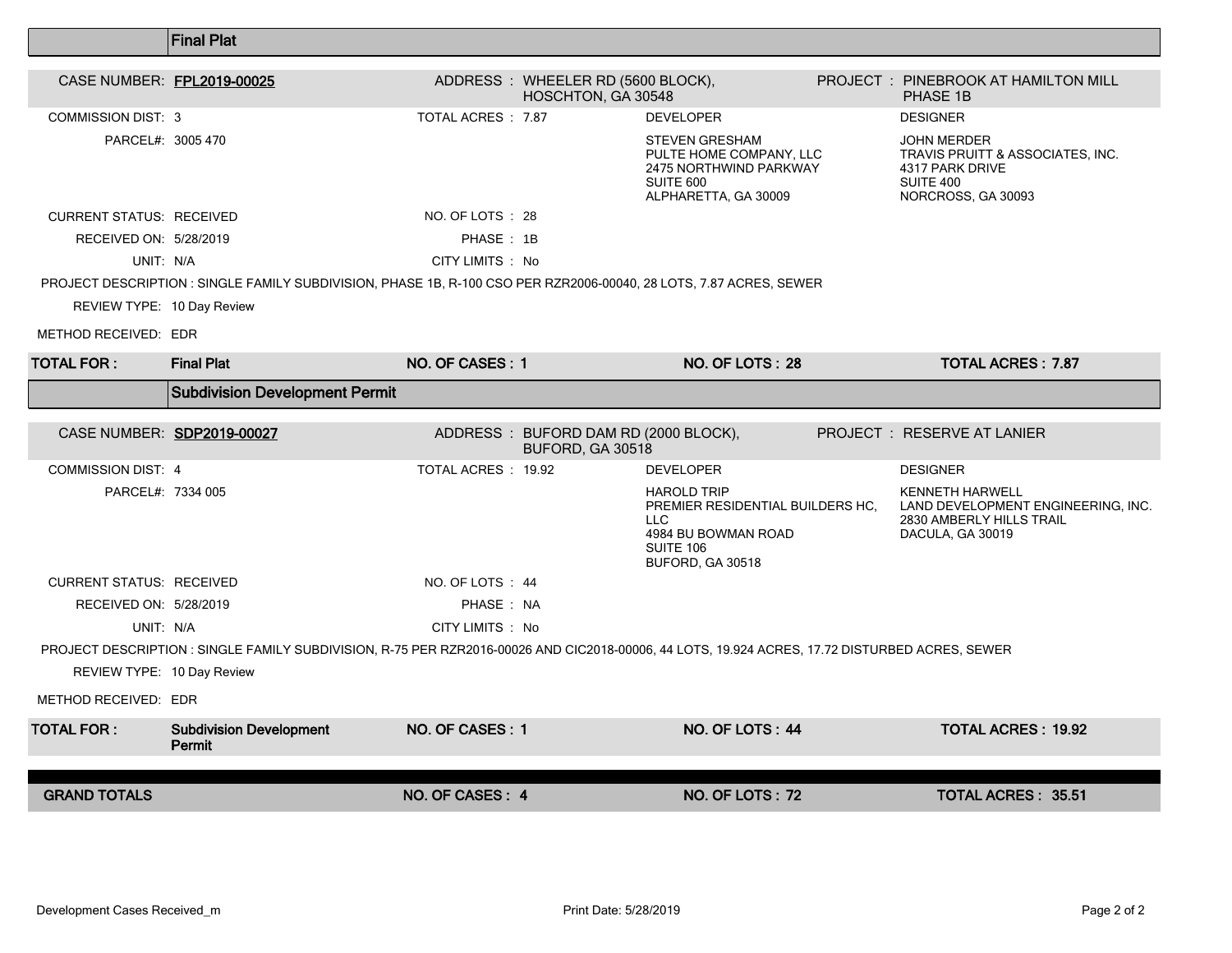

## Gwinnett County Department of Planning & Development

From 5/22/2019 to 5/28/2019

## Gwinnett

|                                 | Commercial Development Permit                                                                                                                     |                    |                                                      |                                                                                                               |                                                                                                                                 |  |
|---------------------------------|---------------------------------------------------------------------------------------------------------------------------------------------------|--------------------|------------------------------------------------------|---------------------------------------------------------------------------------------------------------------|---------------------------------------------------------------------------------------------------------------------------------|--|
|                                 | CASE NUMBER: CDP2019-00129                                                                                                                        |                    | DULUTH, GA 30096                                     | ADDRESS : 3350 PEACHTREE INDUSTRIAL BLVD.                                                                     | PROJECT: DISCOVERY AT RIVER BEND<br><b>FITNESS CENTER</b>                                                                       |  |
| <b>COMMISSION DIST: 1</b>       |                                                                                                                                                   | TOTAL ACRES: 32.00 |                                                      | <b>DEVELOPER</b>                                                                                              | <b>DESIGNER</b>                                                                                                                 |  |
| PARCEL#: 6322 133               |                                                                                                                                                   |                    |                                                      | <b>ELLEN WARRING</b><br>POLLACK SHORES<br>5605 GLENRIDGE DRIVE, N.E.<br><b>SUITE 755</b><br>ATLANTA, GA 30342 | <b>JACK JOHNSON</b><br>FORESITE GROUP, INC.<br>3740 DAVINCI COURT<br>SUITE 100<br>PEACHTREE CORNERS, GA 30092                   |  |
| <b>CURRENT STATUS: RECEIVED</b> |                                                                                                                                                   | NO. OF LOTS : N/A  |                                                      |                                                                                                               |                                                                                                                                 |  |
| RECEIVED ON: 5/23/2019          |                                                                                                                                                   | PHASE: NA          |                                                      |                                                                                                               |                                                                                                                                 |  |
| UNIT: N/A                       |                                                                                                                                                   | CITY LIMITS : Yes  |                                                      |                                                                                                               |                                                                                                                                 |  |
|                                 | PROJECT DESCRIPTION : CITY OF DULUTH, DISCOVERY AT RIVER BEND FITNESS CENTER, PUD, NEW 1,567 SQ FT, 1 STORY, 32 ACRES, 0.4 DISTURBED ACRES, SEWER |                    |                                                      |                                                                                                               |                                                                                                                                 |  |
| REVIEW TYPE: 10 Day Review      |                                                                                                                                                   |                    |                                                      |                                                                                                               |                                                                                                                                 |  |
| METHOD RECEIVED: EDR            |                                                                                                                                                   |                    |                                                      |                                                                                                               |                                                                                                                                 |  |
|                                 |                                                                                                                                                   |                    |                                                      |                                                                                                               |                                                                                                                                 |  |
| TOTAL FOR :                     | <b>Commercial Development</b><br>Permit                                                                                                           | NO. OF CASES: 1    |                                                      | NO. OF LOTS: 0                                                                                                | <b>TOTAL ACRES: 32.00</b>                                                                                                       |  |
|                                 | <b>Subdivision Development Permit</b>                                                                                                             |                    |                                                      |                                                                                                               |                                                                                                                                 |  |
| CASE NUMBER: SDP2019-00026      |                                                                                                                                                   |                    | ADDRESS: BRITT ST (2200 BLOCK), GRAYSON,<br>GA 30017 |                                                                                                               | PROJECT: DOVE LAKE                                                                                                              |  |
| <b>COMMISSION DIST: 3</b>       |                                                                                                                                                   | TOTAL ACRES: 30.81 |                                                      | <b>DEVELOPER</b>                                                                                              | <b>DESIGNER</b>                                                                                                                 |  |
| PARCEL#: 5135 005               |                                                                                                                                                   |                    |                                                      | <b>DENNIS NASH</b><br>SHADE TREE COMMUNITIES, LLC<br>2520 WEBER HEIGHTS WAY<br><b>BUFORD, GA 30519</b>        | <b>ALEX NASH</b><br>DEVELOPMENT PLANNING AND<br>ENGINEERING, INC.<br>5074 BRISTOL INDUSTRIAL WAY<br>SUITE A<br>BUFORD, GA 30518 |  |
| <b>CURRENT STATUS: RECEIVED</b> |                                                                                                                                                   | NO. OF LOTS : 44   |                                                      |                                                                                                               |                                                                                                                                 |  |
| RECEIVED ON: 5/22/2019          |                                                                                                                                                   | PHASE: NA          |                                                      |                                                                                                               |                                                                                                                                 |  |